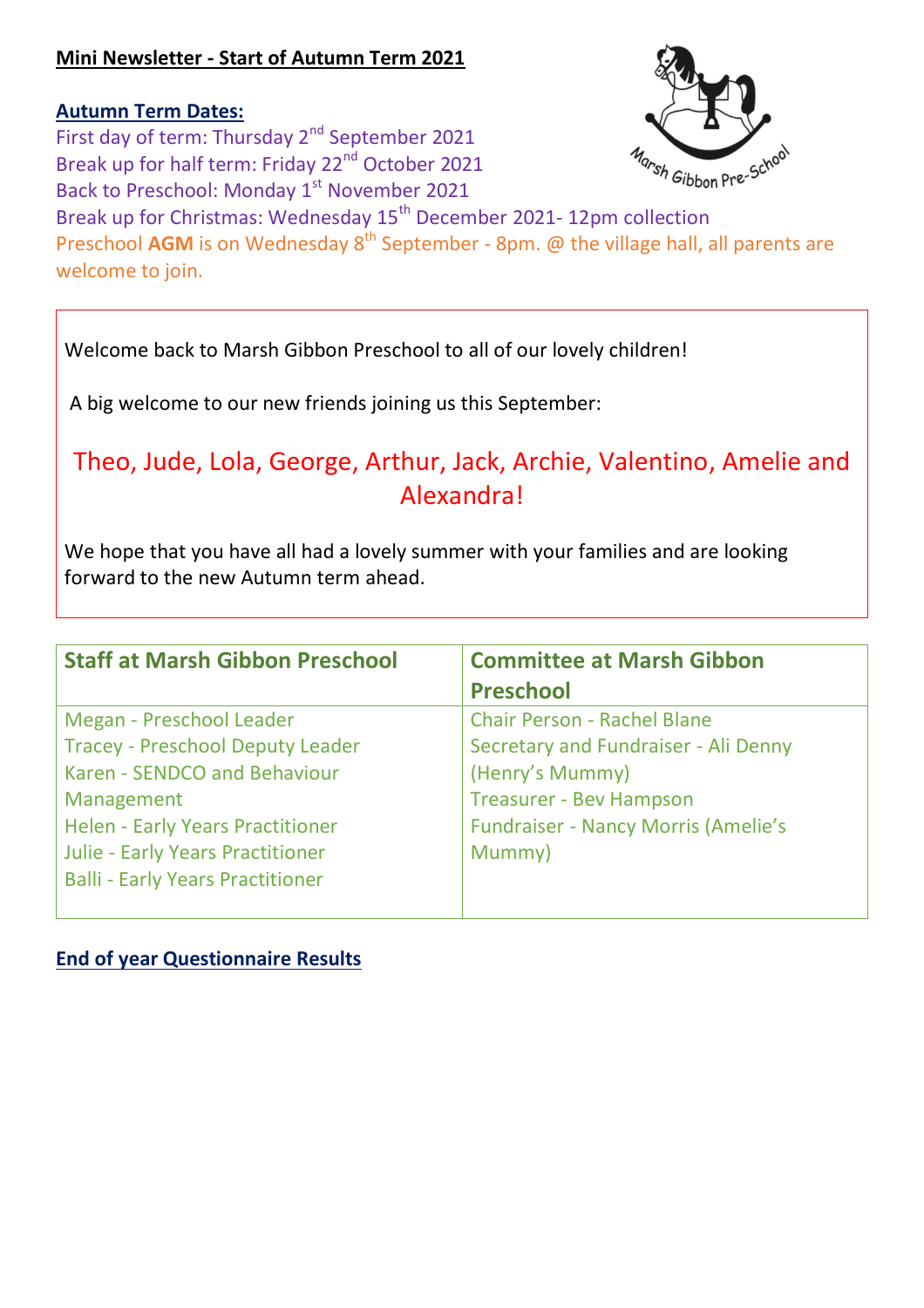Thank you to those of you who took the time to complete our end of year questionnaire. Our results are displayed on the graphs below. We take your feedback very seriously as we want all of our families to be happy with the care that we provide. These results will be used for staff training and improvement. Although we only had 21 response out of a

1. The staff at Marsh Gibbon Preschool provided my child<br>with a high quality of care during the past year despite th<br>COVID restrictions we have been faced with. nnu<br>to the possible 49 we are delighted that a high percentage of our parents are happy with our practise, especially during the difficult year that we have had.







7. I would like to take part in a parent helper session next<br>term when the Covid restrictions are dropped. (If<br>applicable)



Answered: 20 Skipped: 1

| Strongly agree             | 40% | 8              |
|----------------------------|-----|----------------|
| Agree                      | 25% | 5              |
| Neither agree nor disagree | 25% | 5              |
| Disagree                   | 10% | $\overline{2}$ |
| Strongly disagree          |     |                |

8. I feel my child has access to a wide range of opportunities at Marsh Gibbon Preschool.



| Answered: 21               | Skipped: 0 |    |
|----------------------------|------------|----|
| Strongly agree             | 57.14%     | 12 |
| Agree                      | 28.57%     | 6  |
| Neither agree nor disagree | 14.29%     | 3  |
| <b>Disagree</b>            | 0%         | Ω  |
| Strongly disagree          | 0%         |    |

9. I know that my child has an individual learning journal which tracks their development and journey through the<br>setting. I know that I can access this at any time.



Answered: 21 Skinned: 0

| Strongly agree             | 71.43% | 15 |
|----------------------------|--------|----|
| Agree                      | 19.05% |    |
| Neither agree nor disagree | 4.76%  | 1  |
| Disagree                   | 4.76%  | 1  |
| Strongly disagree          | 0%     | Ω  |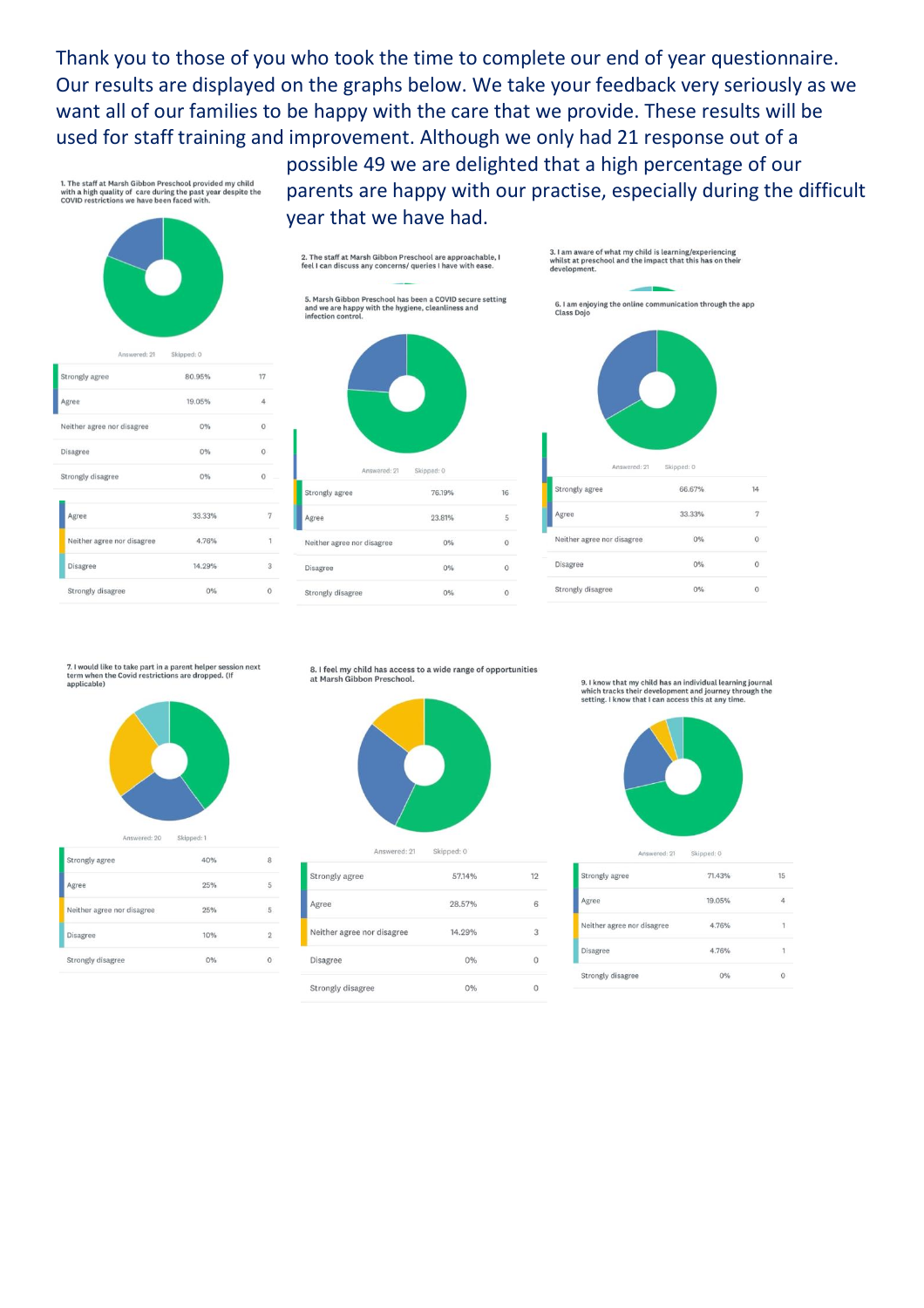10. My child is happy and enjoys being a part of Marsh<br>Gibbon Preschool.



 $0%$ 

 $0%$ 

 $\alpha$ 

 $\alpha$ 

Thank you again for taking the time to complete our questionnaire, we will send out another one midway through the year and hope to see some improvements.

### **Covid Restrictions**

Disagree

Strongly disagree

Last year was certainly a different year for all of us, with lots of restrictions and procedures in place at our setting in line with the government recommendations for slowing/stopping the spread of Coronavirus. As a setting we had strict measures in place, we understand that these were difficult for everyone, particularly children who were joining our setting for the first time. However, we can fortunately say that these measures were effective as we did not have one case of covid in the setting and we did not have to shut our doors due to any cases what so ever - so thank you to everyone that remained vigilant and supported us with this.

Please ensure that you read our updated covid-19 procedure and keep up to date with all of government guidance in relation to isolation measures. We are going to remain as vigilant as possible to ensure that we can keep our doors open for you and your children this means that we will be continuing to operate in line with government advice, and where necessary we will be operating above recommended advice.

# **What will Marsh Gibbon Preschool look like this term as we continue to keep every safe from covid-19?**

- Masks are now a personal choice and not a requirement when dropping off/collecting your child and/or visiting the setting.
- Parents will continue to drop children at the front door this has proved beneficial to the settling of children at the beginning of each session. We have observed children settling much better this past year without their parent/carer entering the setting, therefore this has been decided to continue.
- Parents will be permitted to come into the building to collect their child at the end of the day once the hall has been cleared (**end of day** collections only). This has been decided so that parents have the opportunity to speak to staff/handover, we will keep collection time open between **2.45pm-3pm** for this reason and also to minimise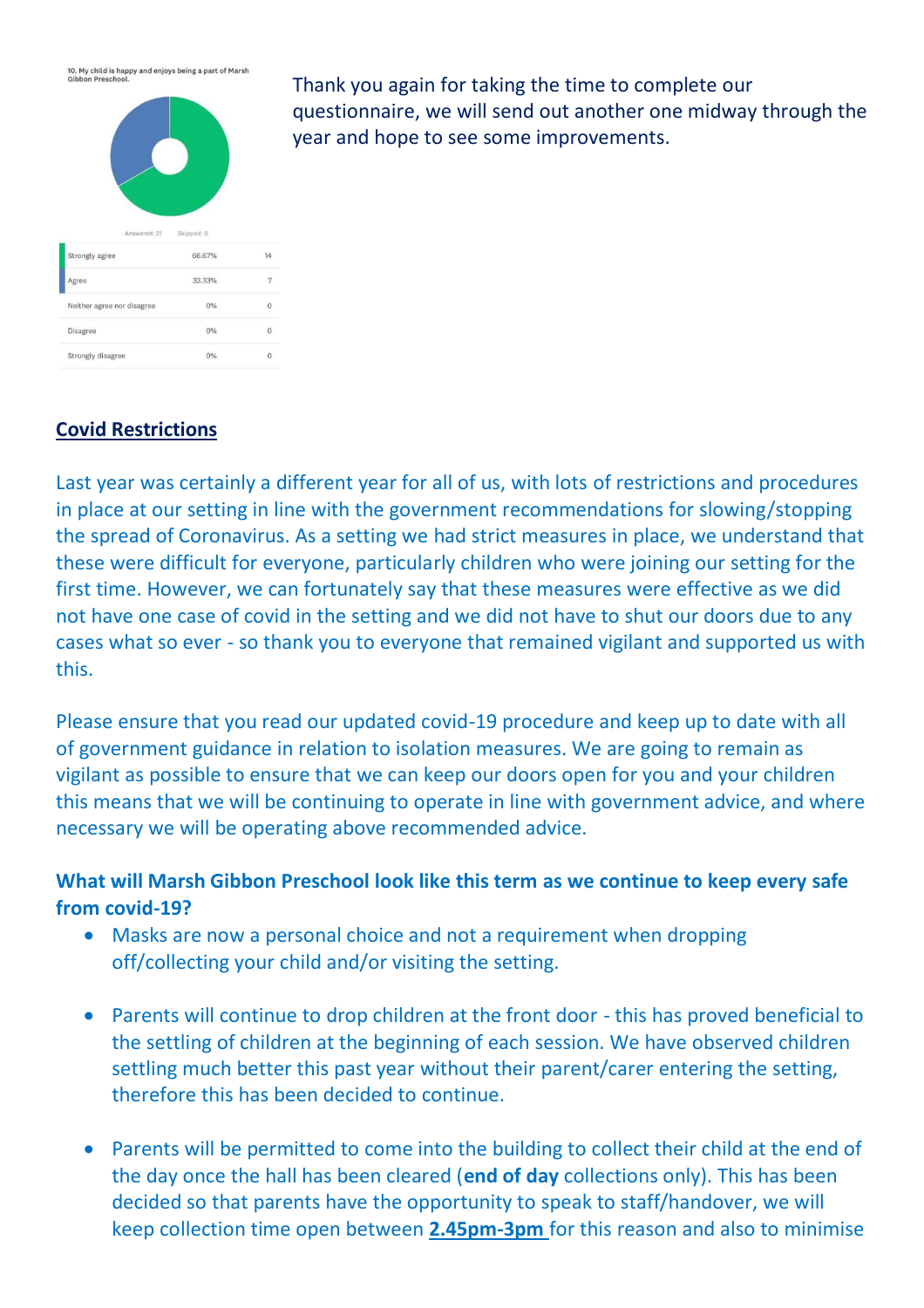the amount of parents in the hall at one time. Please be aware that **3pm** is the end of the day and staff leave shortly after this time to collect their own children.

- Parent helper sessions will be back! Each parent will be given the opportunity to spend a morning or afternoon with us once every half term (6 weeks). This is not mandatory, you do not have to commit to a regular session, we just wish to give every parent the opportunity to spend some time within the setting (it has been so long!). During this session you will be able to play alongside your child and their friends, help with snack time, take part in group activities and also have a feedback with your child's keyperson and look through their learning journal together. Please note if your child is new to the setting, you will only be asked to join a parent helper session a term after they have joined (12 weeks) as we do not want to confuse their transition period. We are keen for parents to enter the setting, but do not want to get ahead of ourselves and undo the tight precausions that we have had in place previously. So we think by reintroducing our parent helper sessions, we are minimising the risk of having too many parents in the building at once.
	- $\circ$  Parents will receive their parent helper invitations w/c  $6^{th}$  Sept once we have settled back into preschool with the view of starting the sessions  $w/c 13<sup>th</sup>$  Sept.
- If a child has a comforter from home that they wish to bring in, this is now allowed. We do however stress that this is at your own risk, we have often had small items lost. Please remember we are a pack away setting so all toys are packed away in boxes and put away in our storage cupboard - so these small items are not always easily found at the end of the day. Please only bring an item from home if it is absolutely necessary e.g. a comfort blanket or soft toy that could help them settle if they become upset during the session. Toys are not necessary - we have lots to play with at preschool!
- We are welcoming back junk modelling! Please bring in any (clean) recycling that the children could use in our home corner or junk modelling area e.g. cereal boxes, egg boxes, milk cartons. Pease do not bring in any plastic wrappers or sharp tin objects. We are a no nut setting so please refrain from bringing in packaging that have contained nuts and also please wash out any plastics bottles of juice/milk etc

#### **End of term party!**

Thank you to all of you who helped us raise money at the end of term with our party, cake sale and guess the pony fundraiser. It wasn't our usual end of term sports day, however given the circumstances we are pleased we were able to have some kind of celebration.